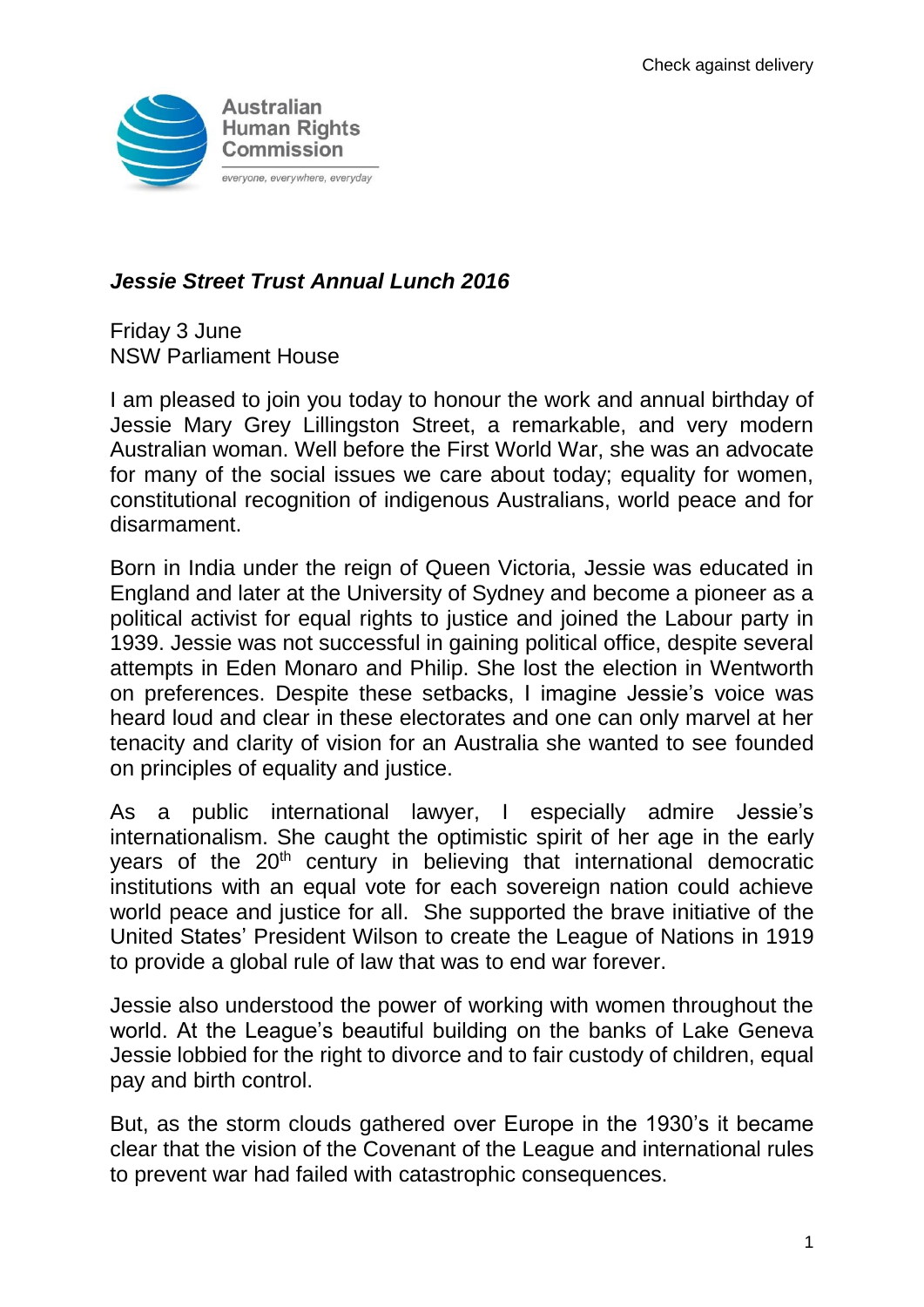As the Second World War drew to an end, renewed attempts to regulate international conflict were made at the San Francisco Conference to create a new world order through the United Nations Charter in 1945. The Australian delegation to the Conference was led by another great Australian, Dr H.V Evatt, as Minister for External Affairs. Jessie Street was appointed by the Curtin government as the only woman on that delegation.

Seizing this opportunity she brought all 11 women at the conference together and lobbied the Conference delegates to incorporate into all postwar plans the principles of equality, opportunity, responsibility and reward for men and women, and the elimination of all sex discriminations based on sex. Jessie's leadership, along with that of others, was successful in, for the first time, linking world peace with human rights.

The Preamble to the Charter stated:

We the peoples of the United Nations determined to save succeeding *generations from the scourge of war, which twice in our lifetime has brought untold sorrow to mankind, reaffirm our faith in fundamental human*  rights in the dignity and worth of the human person, in the equal rights of *men and women and of nations large and small*

Jessie and the group of women were also successful in including a provision in the Charter (Article 8) to prohibit any:

*"restrictions on the eligibility of men and women to participate in any capacity and under conditions of equality in its principal and subsidiary organs".*

Jessie was elected as vice-president of the newly created Commission for the Status of Women and ensured that Australian women had the opportunity to work with the Commission.

Jessie's exceptional commitment to ensuring equality for women through international agreement was matched over the following years by the work of Dr Evatt, who with Eleanor Roosevelt negotiated the Universal Declaration of Human Rights in 1948 that passed under Dr HV Evatt's presidency of the General Assembly, without a single negative vote.

These two great Australians laid the groundwork for what we now know as international human rights law including the many legally binding treaties to which Australia is a fully ratified party. Over the decades leading to the 90s, Australia played a leading role in negotiating the International Covenant on Civil and Political Rights (ICCPR) and the International Covenant on Economic, Social and Cultural Rights (ICESCR), both adopted in 1966,<sup>1</sup> the Convention on the rights of the Child, the Refugee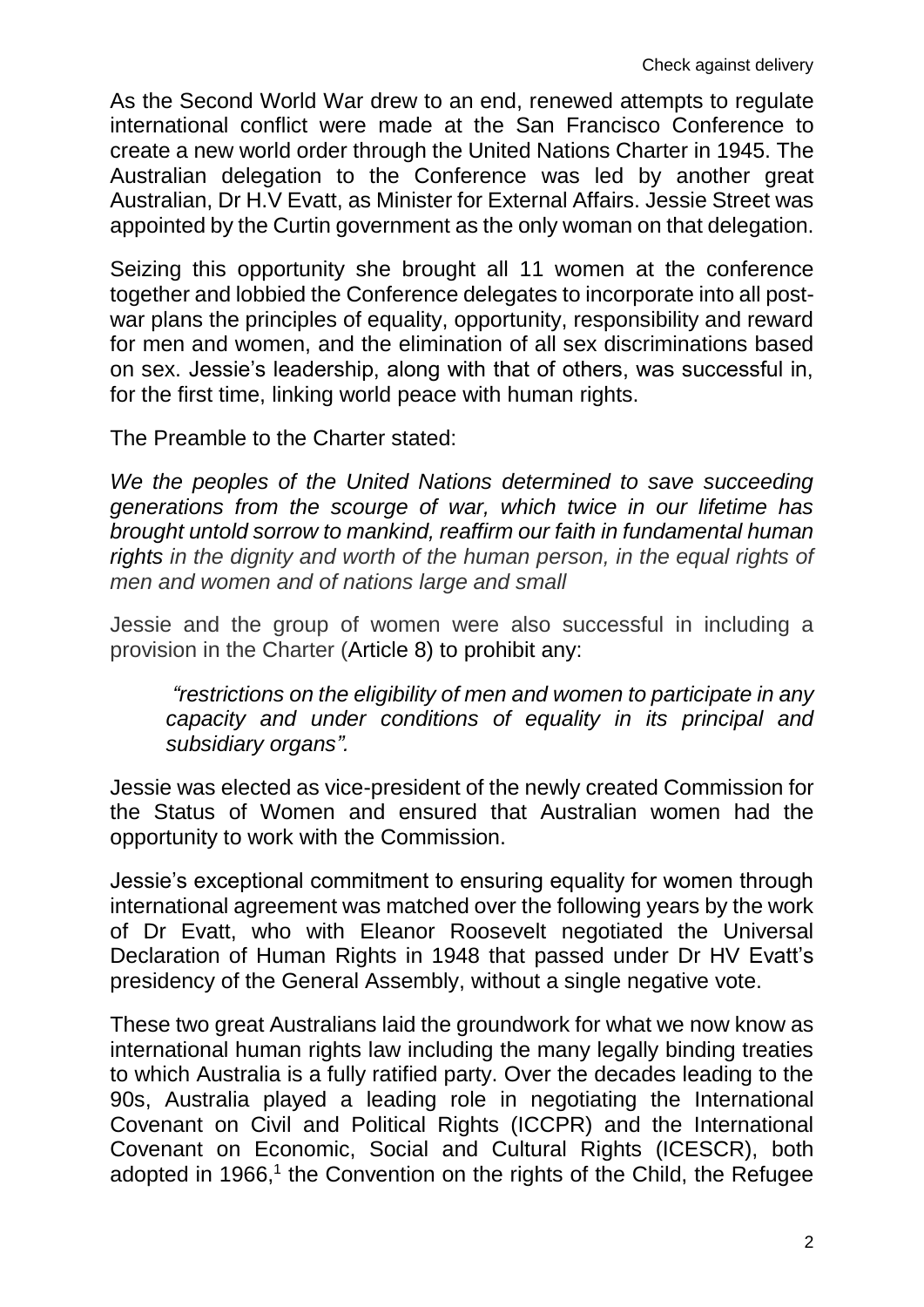Convention and more recently the Rome Statute for an International Criminal Court in 1996.

In summary, it is right to say that Australia's role in promoting human rights and non-discrimination laws has been one of genuine global leadership and commitment.

Then something went terribly wrong.

Since the start of the new millennium, Australia has faltered in its commitment to our freedoms and rights. We have been in retreat from the human rights obligations in the treaties developed in the last century. Indeed, Parliament that former bastion of support for freedom has adopted laws that explicitly violate some of the most fundamental common law rights that are as old as the Magna Carta itself.

I date this retreat from one tragic time in 2001. You will remember that early in that year we had the sailing of the *Tampa* into Australian territorial waters and, a few weeks later, the attacks on the Twin Towers and Pentagon in the United States.

I suggest that Australia has not matched its international commitments to human rights. It has failed to ensure that these rights are available in our national laws. Indeed, Jessie Street understood the importance of implementing human rights in Australia. She observed that:

*'The nations of the world have adopted new standards … it is for the peoples of the world … to do what they can to assist their governments in following up these standards.'*

While Australia has ratified all of the core human rights treaties, we have not implemented those treaty obligations in our domestic law, with three exceptions: the anti-discrimination laws on race, sex and disability.

These failures would not be fatal to human rights protection in Australia if we had other forms of legal rights. But Australia is exceptional in that we have few constitutional protections for human rights. The Constitution explicitly protects only the right to vote, to compensation for unjust acquisition of property and freedom of religion. All other freedoms depend for protection upon other legal mechanisms, especially the courts. It rested with the High Court, for example, to imply a right of political communication; a right that does not fully equate to the common law or international law rights to freedom of speech.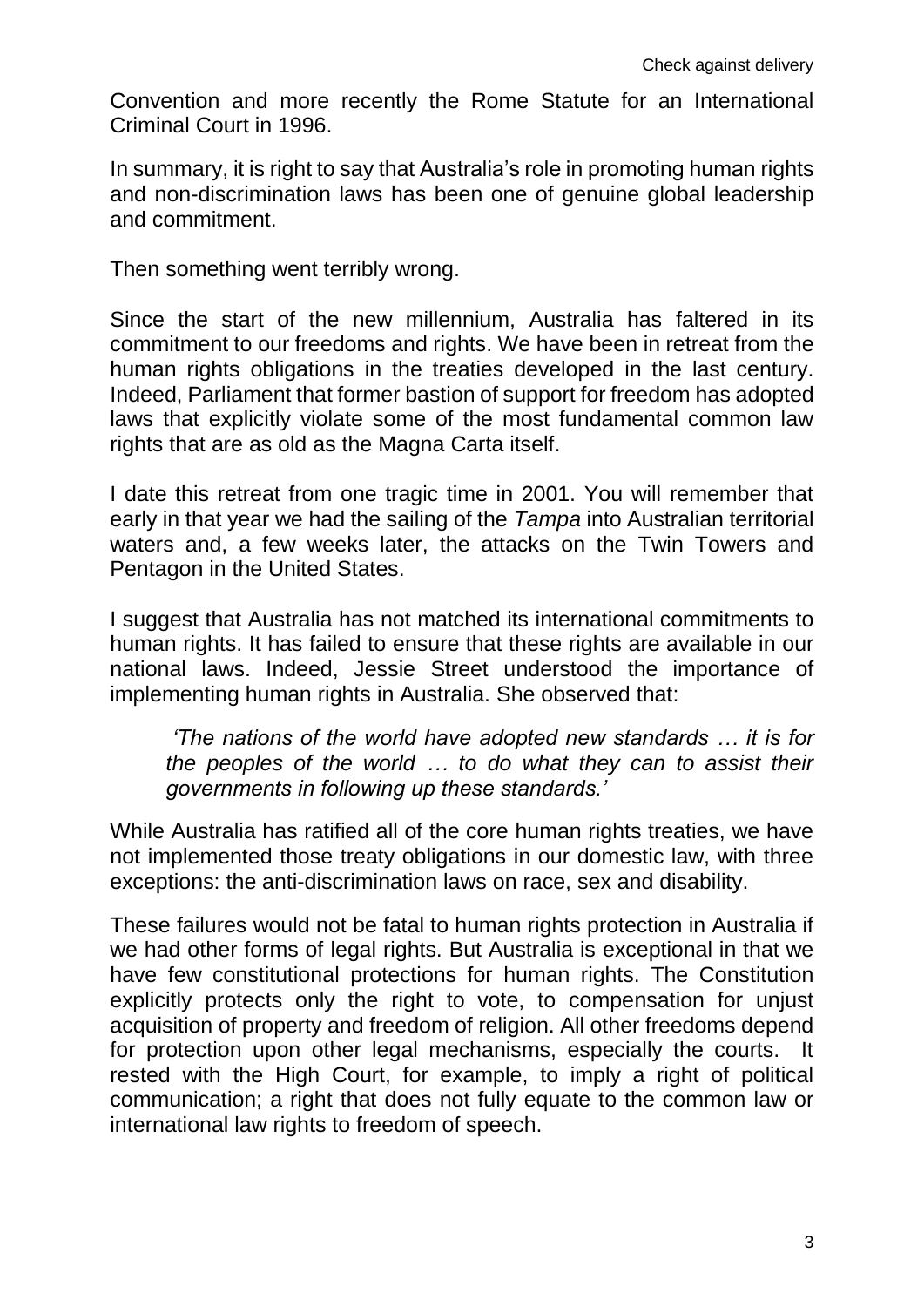Australian exceptionalism is compounded by the fact that we are the only common law country in the world that does not have a Charter or Bill of Rights.

Rather than a legislative or constitutional approach to human rights protection, successive governments have employed three mechanisms:

- Parliament, through Joint Standing Committee on Treaties, and more recently the Parliamentary Joint Committee on Human Rights that examines all legislation for human rights compliance
- Courts and the judiciary in developing the common law (e.g. Mabo  $(no 2)$
- The Australian Human Rights Commission

## **The Australian Human Rights Commission**

The role of the Australian Human Rights Commission is to see that human rights and fundamental freedoms, as protected by the international human rights treaties to which Australia is a party, are understood and respected in law, policy and practice. We seek to carry out our mandate in a range of ways: engaging with governments to protect human rights, education, public inquiries and submission to parliament.

One of our most important functions is to provide free and effective access to justice through our Conciliation service. Each year we receive about 23,000 inquiries and complaints, which we try to investigate and conciliate where appropriate. We succeed in conciliating over 70% of the formal complaints and we have learned that about two thirds of these matters arise in the context of employment and the delivery of goods and services. There is no doubt that what concerns most Australian, as it should, is equality of access to employment.

This is why a priority for the Commission is to work closely with the business community. In short, business and commerce are both a primary cause of discrimination against Australians and the solution to the problem.

### **Willing to Work**

The Commission has, for this reason, conducted a yearlong inquiry into workplace discrimination led by my colleague, the Age and Disability Discrimination Commissioner, the Hon. Susan Ryan. A week or so ago, Susan released the *Willing to Work* report into age and disability discrimination in employment.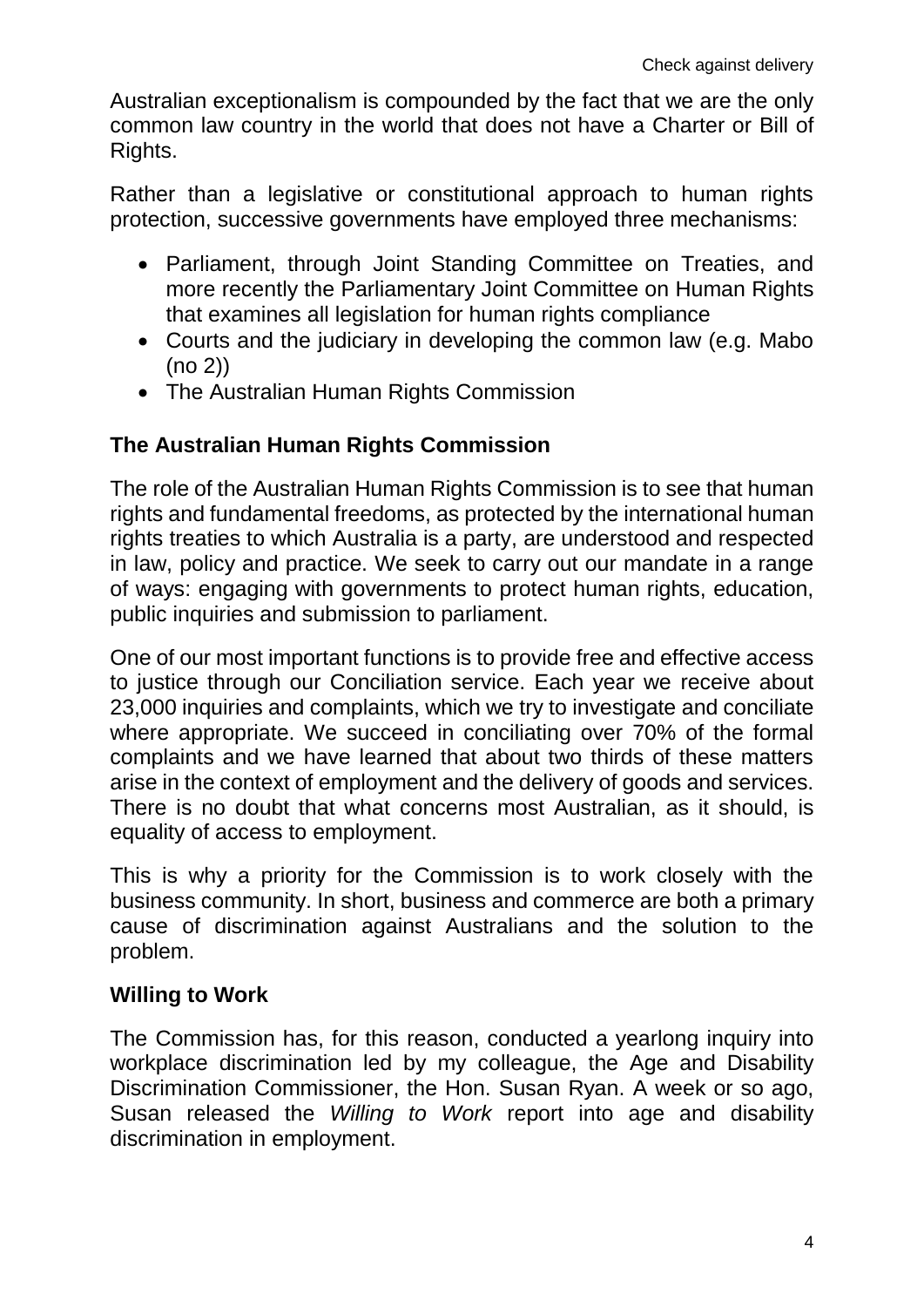The Inquiry found that those with a disability and older Australians have a greater likelihood of unemployment than people without disability and 1 in 12 claim to have been discriminated against by their employer. We all know that discrimination deprives people of economic security, independence, dignity and a sense of purpose that comes with work, having a devastating impact on health, self-esteem and financial autonomy.

The report made 56 recommendations to government and business on the measures we must take to overcome these barriers, to make specific commitments, such as targets in the public service, flexibility at work, better training on diversity.

I would like to take this opportunity to:

#### **Honour Susan Ryan's work and legacy**

The *Willing to Work* Report is the culmination of Susan's 5 years with the Commission, after a rich and fruitful career as a Senator from the ACT, the first woman to be appointed to a labour cabinet and the Minister for Education. It has been a privilege to work with Susan and I know her efforts to end discrimination in the workforce will inform policy and law over the coming years.

#### **Indigenous issues and Constitutional recognition**

Finally we come to another issue that was dear to Jessie Street's heart; that is, to recognise and respect Aboriginal and Torres Strait Islanders.

Jessie played a major role in the campaign for the 1967 referendum amending the Australian constitution to remove discrimination against Indigenous people in the Australian Constitution. This quote from Faith Bandler shows her determination and vision of how to bring change about:

o *"She rang me up late one night in 1956 (she always rang very late or very early) and said in her lovely, cultivated voice: 'You can't get anywhere without a change in the Constitution and you can't get that without a referendum. You'll need a petition with 100,000 signatures. We'd better start on it at once.' And we did. Jessie's role in our movement was absolutely vital. And she never wanted honour and glory. She'd give ideas away and the credit along with them."*

While we know that Jessie's ideas for Constitutional amendments were eventually carried in the 1967 referendum, she might be surprised by how much more work needs to be done for our first nations peoples.